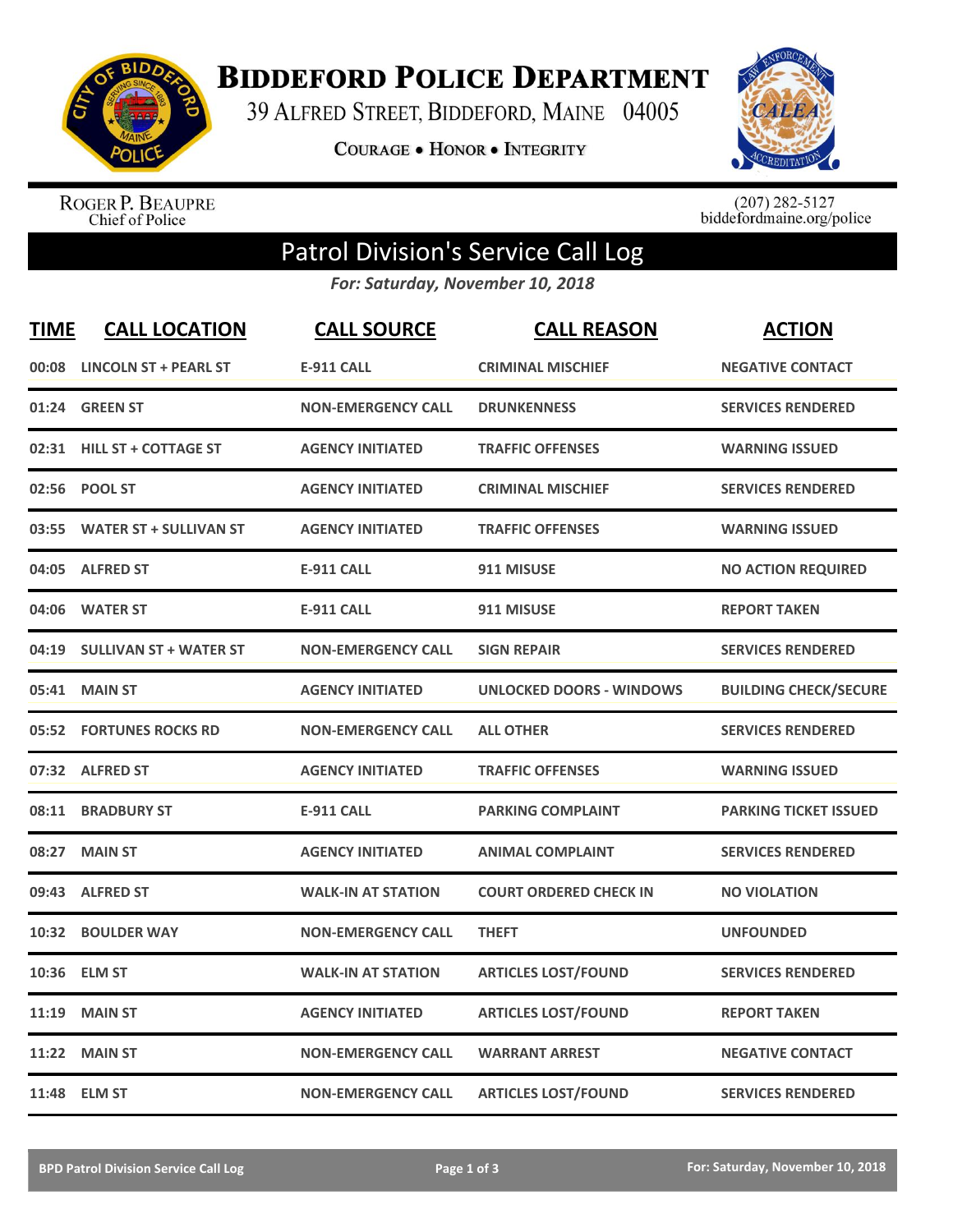| <b>TIME</b>                                                                                                             | <b>CALL LOCATION</b>        | <b>CALL SOURCE</b>        | <b>CALL REASON</b>               | <b>ACTION</b>                |  |  |
|-------------------------------------------------------------------------------------------------------------------------|-----------------------------|---------------------------|----------------------------------|------------------------------|--|--|
|                                                                                                                         | 11:52 MEMORIAL DR           | <b>AGENCY INITIATED</b>   | <b>PAPERWORK</b>                 | <b>PAPERWORK NOT SERVED</b>  |  |  |
|                                                                                                                         | 11:58 ELM ST                | <b>AGENCY INITIATED</b>   | <b>PAPERWORK</b>                 | <b>PAPERWORK NOT SERVED</b>  |  |  |
|                                                                                                                         | 12:03 LESSARD AVE           | <b>AGENCY INITIATED</b>   | <b>PAPERWORK</b>                 | <b>PAPERWORK NOT SERVED</b>  |  |  |
|                                                                                                                         | 12:47 MARINER WAY           | <b>NON-EMERGENCY CALL</b> | <b>ANIMAL COMPLAINT</b>          | <b>GONE ON ARRIVAL</b>       |  |  |
|                                                                                                                         | 13:02 LINCOLN ST            | <b>NON-EMERGENCY CALL</b> | <b>ALL OTHER</b>                 | <b>REFERRED OTHER AGENCY</b> |  |  |
|                                                                                                                         | 13:16 MARINER WAY           | <b>AGENCY INITIATED</b>   | <b>TRAFFIC OFFENSES</b>          | <b>CITATION ISSUED</b>       |  |  |
| OFFENDER: MATTHEWS D. PARKS  AGE: 23  RESIDENT OF: SACO, ME<br>CHARGE: OPERATING WHILE LICENSE SUSPENDED OR REVOKED-OUI |                             |                           |                                  |                              |  |  |
| 13:59                                                                                                                   | <b>GUINEA RD</b>            | <b>NON-EMERGENCY CALL</b> | <b>ROAD HAZARD</b>               | <b>SERVICES RENDERED</b>     |  |  |
|                                                                                                                         | 14:22 MAINE TPKE            | <b>E-911 CALL</b>         | 911 MISUSE                       | <b>REFERRED OTHER AGENCY</b> |  |  |
|                                                                                                                         | 14:25 WATER ST              | <b>NON-EMERGENCY CALL</b> | <b>CODES ENFORCEMENT</b>         | <b>SERVICES RENDERED</b>     |  |  |
|                                                                                                                         | 14:29 LINCOLN ST            | <b>AGENCY INITIATED</b>   | <b>TRAFFIC OFFENSES</b>          | <b>VSAC ISSUED</b>           |  |  |
|                                                                                                                         | 14:35 PROSPECT ST + WEST ST | <b>NON-EMERGENCY CALL</b> | <b>PARKING COMPLAINT</b>         | <b>SERVICES RENDERED</b>     |  |  |
|                                                                                                                         | 14:41 MAIN ST               | <b>AGENCY INITIATED</b>   | <b>TRAFFIC OFFENSES</b>          | <b>WARNING ISSUED</b>        |  |  |
|                                                                                                                         | 15:25 UNION ST              | <b>E-911 CALL</b>         | <b>MISSING PERSON</b>            | <b>NO ACTION REQUIRED</b>    |  |  |
|                                                                                                                         | 15:41 BOULDER WAY           | <b>NON-EMERGENCY CALL</b> | <b>ARTICLES LOST/FOUND</b>       | <b>NO ACTION REQUIRED</b>    |  |  |
|                                                                                                                         | 15:51 SMITHFIELD MDWS       | <b>NON-EMERGENCY CALL</b> | 911 MISUSE                       | <b>UNABLE TO LOCATE</b>      |  |  |
|                                                                                                                         | 16:04 SOUTH ST              | <b>NON-EMERGENCY CALL</b> | <b>SUSPICION</b>                 | <b>SERVICES RENDERED</b>     |  |  |
|                                                                                                                         | 16:15 ORCHARD ST            | <b>NON-EMERGENCY CALL</b> | <b>CODES ENFORCEMENT</b>         | <b>SERVICES RENDERED</b>     |  |  |
|                                                                                                                         | 16:18 LINCOLN ST            | <b>E-911 CALL</b>         | 911 MISUSE                       | <b>NO ACTION REQUIRED</b>    |  |  |
|                                                                                                                         | 16:25 WESTERN AVE           | <b>NON-EMERGENCY CALL</b> | <b>CIVIL COMPLAINT</b>           | <b>SERVICES RENDERED</b>     |  |  |
|                                                                                                                         | 17:20 SULLIVAN ST           | <b>NON-EMERGENCY CALL</b> | <b>DOMESTIC COMPLAINTS</b>       | <b>REPORT TAKEN</b>          |  |  |
|                                                                                                                         | 17:22 MAIN ST               | <b>E-911 CALL</b>         | <b>DISTURBANCE / NOISE</b>       | <b>SERVICES RENDERED</b>     |  |  |
|                                                                                                                         | 17:26 ALFRED ST             | <b>AGENCY INITIATED</b>   | <b>TRAFFIC OFFENSES</b>          | <b>WARNING ISSUED</b>        |  |  |
|                                                                                                                         | 17:29 ALFRED ST             | <b>WALK-IN AT STATION</b> | <b>SEX OFFENDER REGISTRATION</b> | <b>SERVICES RENDERED</b>     |  |  |
|                                                                                                                         | 18:11 MAIN ST + FRANKLIN ST | <b>AGENCY INITIATED</b>   | <b>TRAFFIC OFFENSES</b>          | <b>WARNING ISSUED</b>        |  |  |
|                                                                                                                         | 18:21 ELM ST                | <b>WALK-IN AT STATION</b> | <b>ARTICLES LOST/FOUND</b>       | <b>NO ACTION REQUIRED</b>    |  |  |